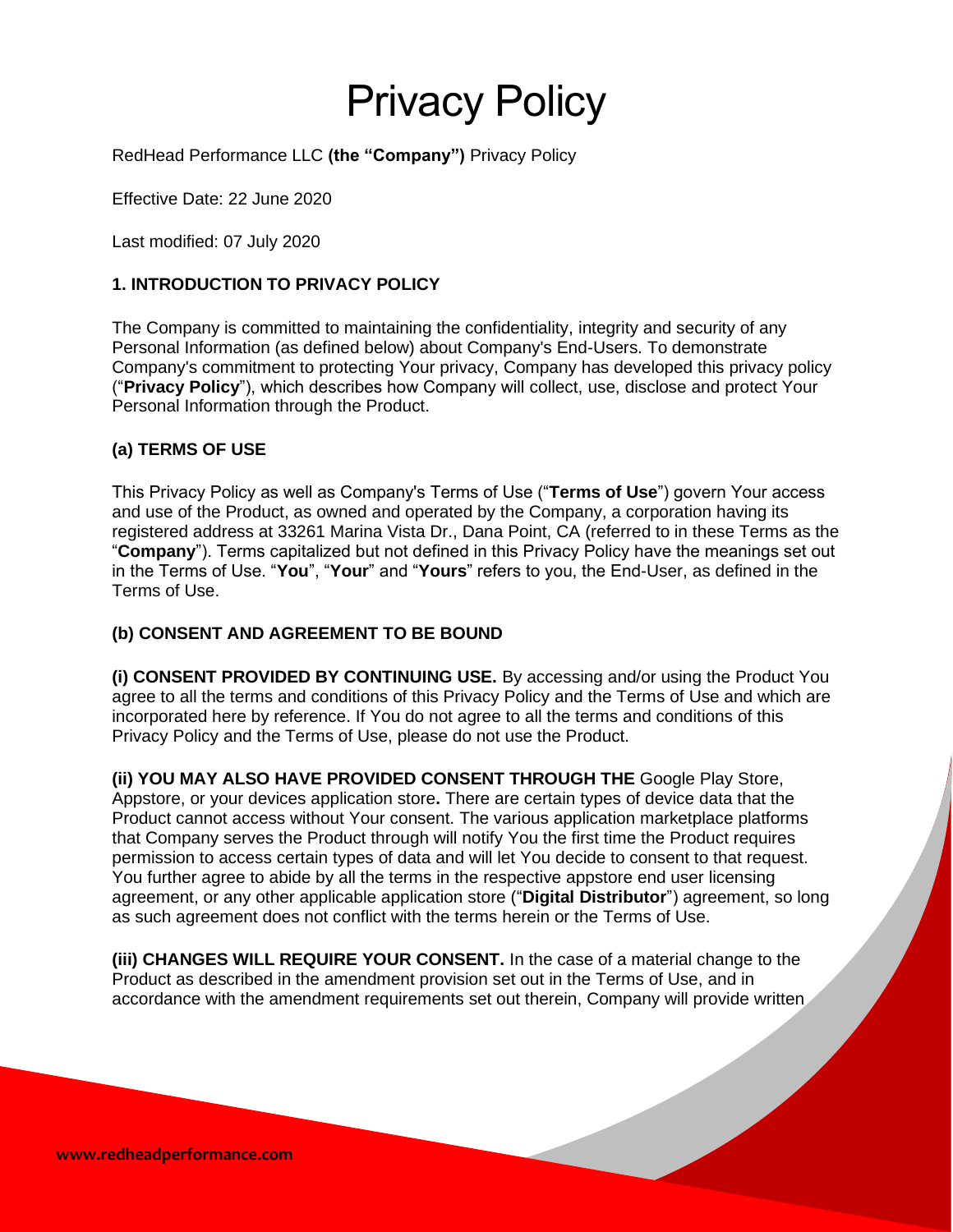notice to inform You and will obtain consent from You for any new purposes not previously identified.

**(iv) PROVIDING CHANGES TO YOUR CONSENT.** Changes can be submitted by updating Your data in accordance with the user data update and verification provisions set out in the section of this Privacy Policy entitled **"3. Data Management"***.*

## **(c) CONSENT TO COLLECTION AND ANALYSIS OF THE INFORMATION YOU PROVIDE TO US**

**(i) SPECIFIC CONSENT TO COLLECTION OF INFORMATION.** By using the Product, You consent to the collection, use and disclosure of Your Personal Information by Company in the manner described in this Privacy Policy. You may always opt not to disclose certain Personal Information, but which may restrict access to certain features of the Product. For example, Your name and email address are necessary to complete the registration process. At any time after registration, You may opt out of most email communication from Company by clicking on the opt-out link at the bottom of Company's emails, or by contacting Company at the contact details listed above. However, Company may still contact You for administrative purposes. Withdrawing consent will not apply to actions the Company has already taken based on Your prior consent.

**(ii) CONSENT TO RECEIVING COMMUNICATIONS FROM US:** When You sign up for an account, You are opting in to receive emails from the Product for administrative or technical issues and You may occasionally receive the Company newsletters.

**a. COMMUNICATIONS IN THE EVENT OF BREACH:** In the unlikely event that Company believes that the security of Your Personal Information in Company's possession or control may have been compromised and creates a real risk of significant harm to You, or if Company believes that a notification is appropriate, Company may seek to notify You of that development, pursuant to both Company's desire to keep You informed and Company's legal requirement to do so. If a notification is appropriate, Company may notify You by the email address registered to Your account. Additional details on a Data Breach can be found in the in the section of this Privacy Policy entitled "**3. Data Management**".

**b. WE WILL NOT REQUEST CONFIDENTIAL PERSONAL INFORMATION:** Company will never send email messages to customers requesting confidential information such as passwords, credit card numbers, or social security or social insurance numbers. Please do not act on any such emails as You may compromise Your Personal Information by replying or by following links to a fraudulent website.

#### **(d) AMENDMENTS TO THIS PRIVACY POLICY AND VALIDATION TO CONFIRM**

**COMPLIANCE WITH LAW.** The Company may amend or change this Privacy Policy at its sole discretion at any time, and in accordance with the amendment provisions set out in the Terms of Use. The use of the information Company collects at any given point is subject to the Privacy Policy in effect at the time of collection. If Company makes any material changes Company will notify You by email or by means of notice on the Product prior to the change becoming effective*.* Company will post the most current Privacy Policy on the Product, and Your use of the Product is subject to the most current Privacy Policy as posted on the Product at any time.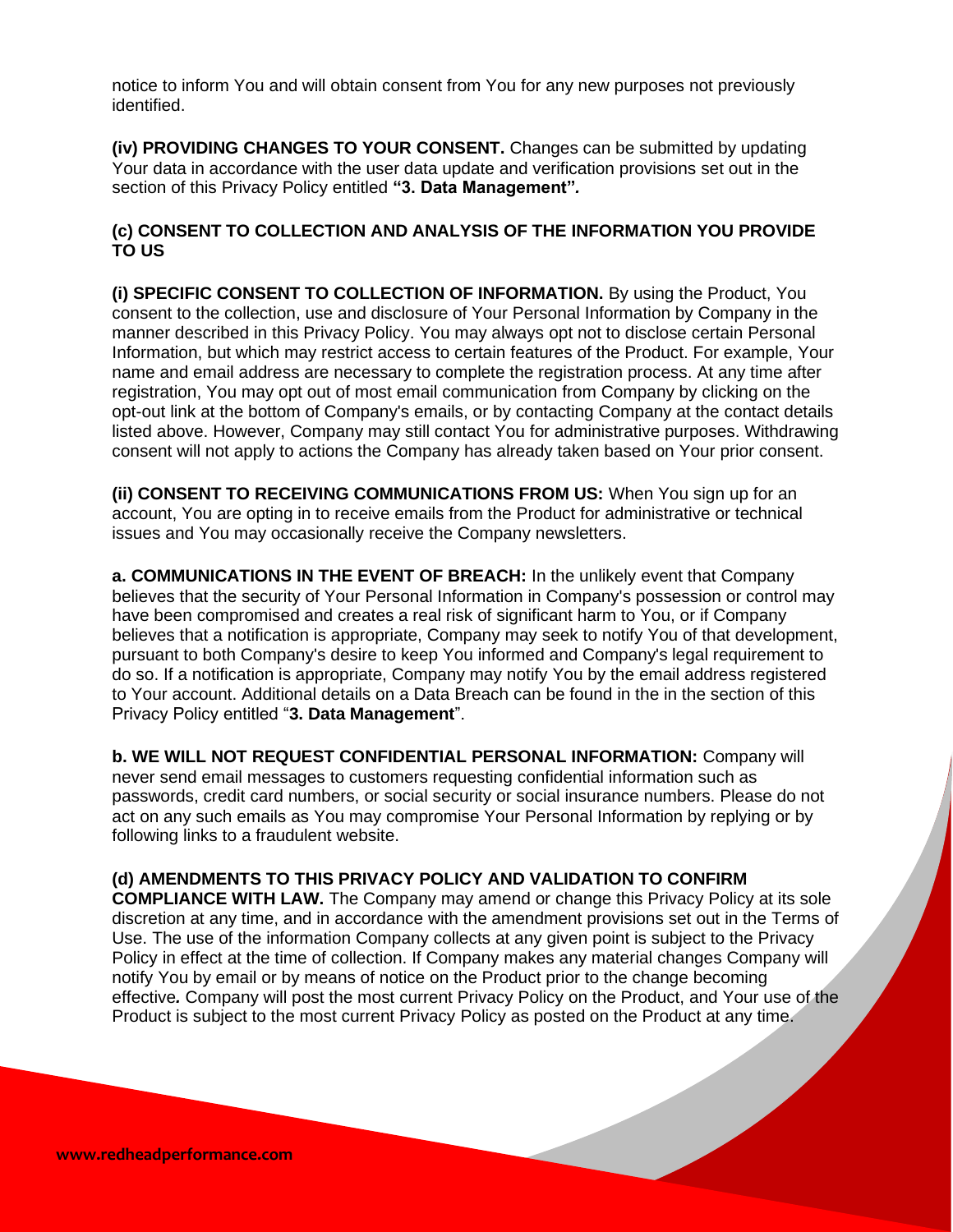**(i) Company's PERIODIC REVIEW.** Company will perform a periodic and timely review to ensure that Company's Privacy Policy is compliant with Applicable Laws.

**(ii) YOUR PERIODIC REVIEW.** Company encourages You to periodically check Company's Privacy Policy for the latest information on Company's current policy.

## **(e) DISCLAIMER**

IF YOU CHOOSE TO ACCESS THE PRODUCT, YOU DO SO AT YOUR OWN RISK, AND ARE RESPONSIBLE FOR COMPLYING WITH ALL LOCAL LAWS, RULES AND REGULATIONS. WE MAY LIMIT THE AVAILABILITY OF THE PRODUCT, IN WHOLE OR IN PART, TO ANY PERSON, GEOGRAPHIC AREA AND/OR JURISDICTION WE CHOOSE, AT ANY TIME AND IN COMPANY'S SOLE DISCRETION. COMPANY'S PRIVACY POLICY DOES NOT COVER THE INFORMATION PRACTICES OF OTHER COMPANIES AND ORGANIZATIONS WHO ADVERTISE COMPANY'S SERVICES, AND WHO MAY USE COOKIES (DEFINED BELOW) AND OTHER TECHNOLOGIES TO SERVE AND OFFER RELEVANT ADVERTISEMENTS. SEE COMPLETE *[LIMITATION OF LIABILITY PROVISION AND DISCLAIMER]***, AND** *[PROHIBITED USE REQUIREMENTS]* CONTAINED IN THE TERMS OF USE (FOUND AT: WWW.REDHEADPERFORMANCE.COM).

## **(f) MISCELLANEOUS**

If any portion of this Privacy Policy is deemed unlawful, void or unenforceable by any arbitrator or court of competent jurisdiction, this Privacy Policy as a whole shall not be deemed unlawful, void or unenforceable, but only that portion of this Privacy Policy that is unlawful, void or unenforceable shall be stricken from this Privacy Policy. The insertions of headings are for convenient reference only and are not to affect the interpretation of this Privacy Policy.

## **(g) CONTACT INFORMATION**

If You have questions or concerns regarding Company's policy or practices, please contact Company's privacy officer by email at brett@redheadperformance.com or at the following address: 33261 Marina Vista Dr., Dana Point, CA

## **(h) EFFECTIVE DATE.**

This Privacy Policy is effective as of the Effective Date.

## **2. COLLECTION OF USER INFORMATION INCLUDING PERSONAL INFORMATION**

## **(a) DISCLOSURE OF COLLECTION**

Within this section of the Privacy Policy, Company will provide You with notice that Your information is being collected when You first sign in to the Product. In the section of this Privacy Policy entitled "**3. Data Management**", Company will be describing the manner in the section of this Privacy Policy entitled "**4. Data Usage**", You will also be notified about the nature for which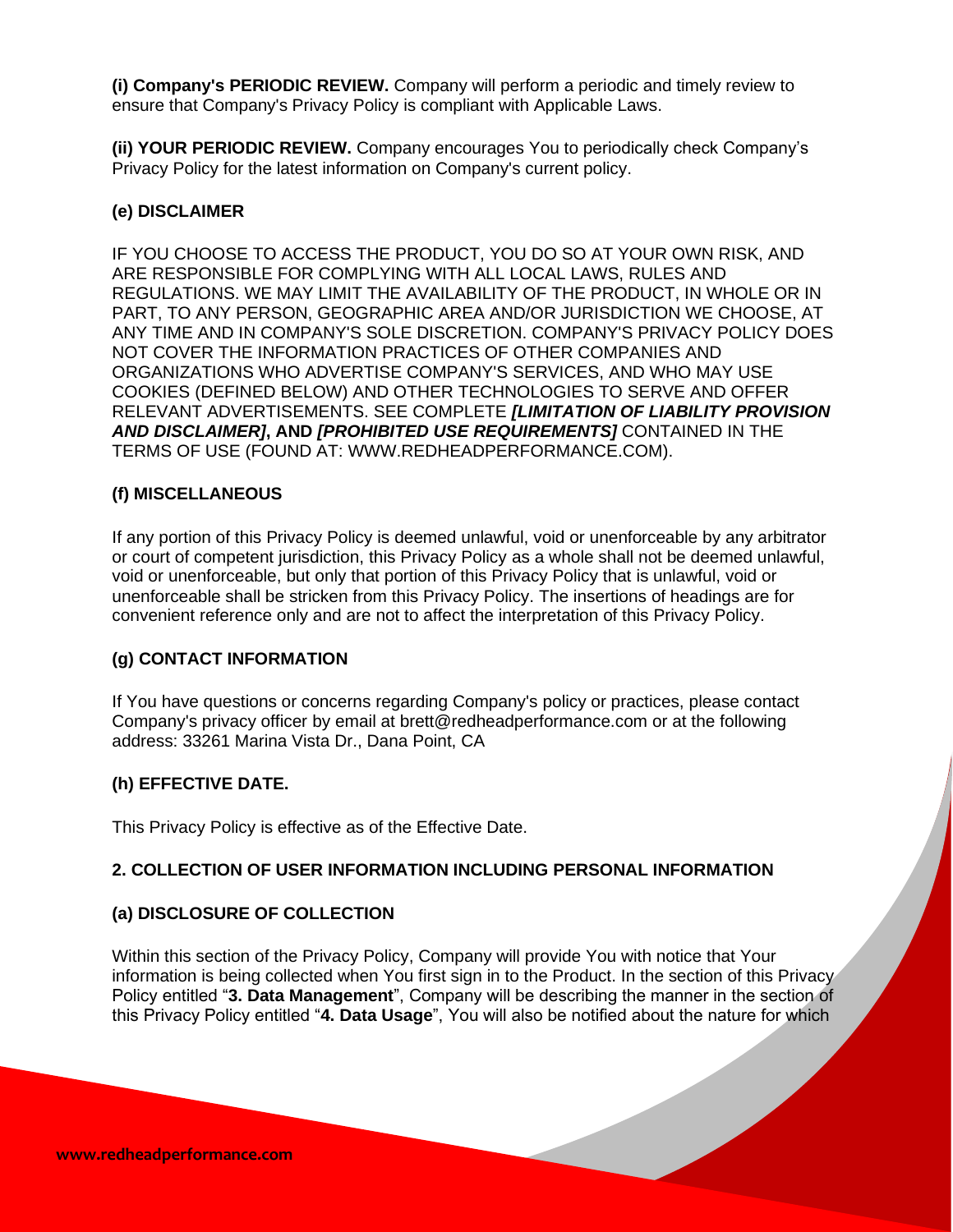the data will be used, how Company processes the data, and how Company works with third party service providers who will assist Company to process the data.

## **(b) COLLECTION OF PERSONAL INFORMATION**

When You use the Product, Company stores certain information about Your device and Your activities that You provide to Company and that Company automatically collects, including:

**(i) REGISTRATION INFORMATION:** Your user registration information which includes the following personal information ("**Personal Information**"): first and last name, email address and photograph if You supply one to Company as Your personal avatar;

**(ii) TECHNICAL INFORMATION:** technical information about Your device such as the type of device, OS version, location, other browser information (e.g., size, connection speed and connection type;

**(iii) USER PREFERENCES COLLECTED AUTOMATICALLY:** Your User Preferences which Company will collect and determine automatically through Cookies and traffic data as described below;

**(iv) USER PREFERENCES SUPPLIED BY YOU:** Your user experience preferences and settings (time zone, language, etc.), as well as content and usage preferences (collectively, the "**User Preferences**"); and

**(v) CONTENT SUPPLIED BY YOU: Company** collects content that You upload, post, and/or share to Company's Product which includes Company's Social Media Services.

#### **(c) METHODS OF COLLECTION**

We may collect electronic information from You from the following sources:

**(i) COLLECTION OF INFORMATION AT REGISTRATION**. Registration is required if You want to use the Product. You may need to register twice, once to the Digital Distributor and a second time after You have downloaded the Product from the Digital Distributor, using Your electronic device. As part of this registration, Company will require that You submit certain information that is relevant to the purposes of the Product.

**(ii) COLLECTION THROUGH SOCIAL MEDIA:** If You are logged into social media websites or applications (such as Facebook, Instagram, Twitter, among others, and individually and collectively, "**Social Media Services**") on pages and/or locations that are related to Company's Product, Company may receive information from such Social Media, in which case Company may collect and store information identifying Your account with the Social Media Services;

**(iii) COLLECTED THROUGH Company's COMMUNICATIONS WITH YOU:** via email or through the Product, through messages or transaction information relating to Your use of the Product, through other End-User-generated content provided to Company in the normal course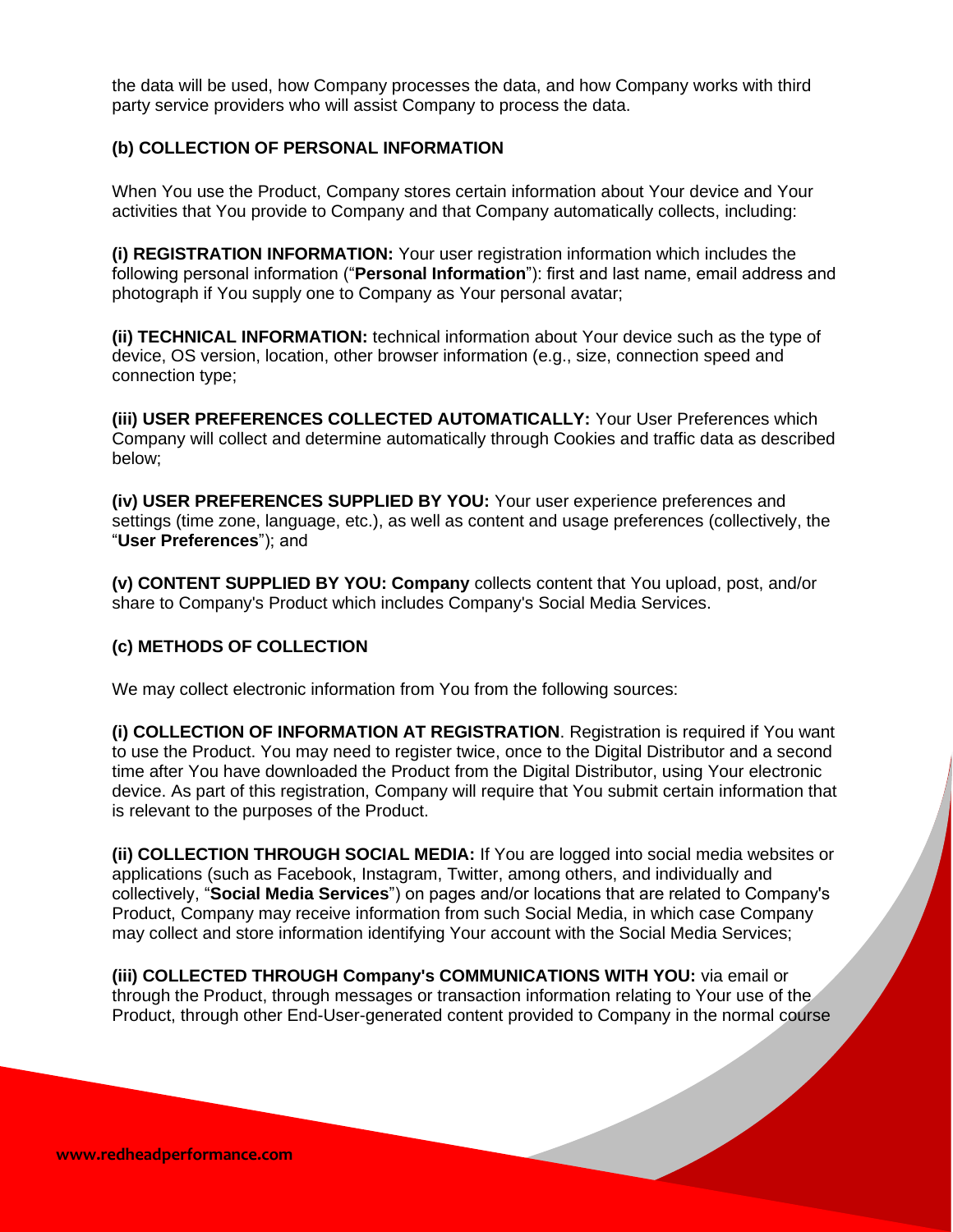of Your use of the Product, including but not limited to communications related to registration, evaluations, internal surveys, feedback information, usage information, correspondence with Company through technical support tools and/or email, by and Traffic Data (as described within this Privacy Policy);

**(iv) COLLECTED AUTOMATICALLY THROUGH ANALYTICS TOOLS: Company** may collect and store information (including Personal Information) locally on Your device using mechanisms such as Product data caches, "Cookies" (cookies, pixel tags or other similar technologies which are small data files that are stored on an End-User's device for record-keeping purposes that track where You travel on the Product and what You look at, on single sessions or cumulated over time. Although Cookies are used by most major Products and are accepted by default by most Products, it may be possible to disable Cookies via Your settings), and through "traffic data" which collects the, route and destination of users and information on and through Company's Product, as well as cookies that are stored temporarily on Your device.

# **(d) PROCESSING OF COLLECTED INFORMATION**

In the section of this Privacy Policy entitled **"4. Data Usage"**, You will also be notified about the nature for which the data will be used, how Company processes the data, and how Company works with third party service providers who will assist Company to process the data.

# **3. DATA MANAGEMENT**

# **(a) VALIDATION AND CHANGES TO OF Company's END USER-INFORMATION**

**(i) VALIDATION:** Company will validate the Personal Information to the best of its ability. Company will validate Personal Information wherever possible and any discrepancies discovered shall be corrected.

**(ii) CLIENTS COLLECTING INFORMATION ON BEHALF OF THEIR END-USERS.** If Company is collecting the data on behalf of Company's client, Company will work with the Client to ensure that processes will be put in place to ensure that end users are given the chance to review and correct any data issues.

**(iii) REVIEW OF INFORMATION AND INDIVIDUAL ACCESS**. The Company relies on You to ensure that the Personal Information You enter into Company's system is as accurate, complete and up-to-date as necessary for the purposes for which it is to be used. Until the Personal Information Removal Date (as defined below), You may review or update Your Personal Information by submitting a request to review or update Your Personal Information to brett@redheadperformance.com indicating that You are requesting such review or update, subject to the identity verification process set out below, and with the understanding that the Company may make changes to Your Personal Information to meet the technological requirements of Company's networks and media. Unless required to comply by law, Company may reject access or modification requests that are unreasonably repetitive, require disproportionate technical effort, risk the privacy of others, or would be extremely impractical. Where Company can provide information access and correction, and when required by law, Company will do so for free.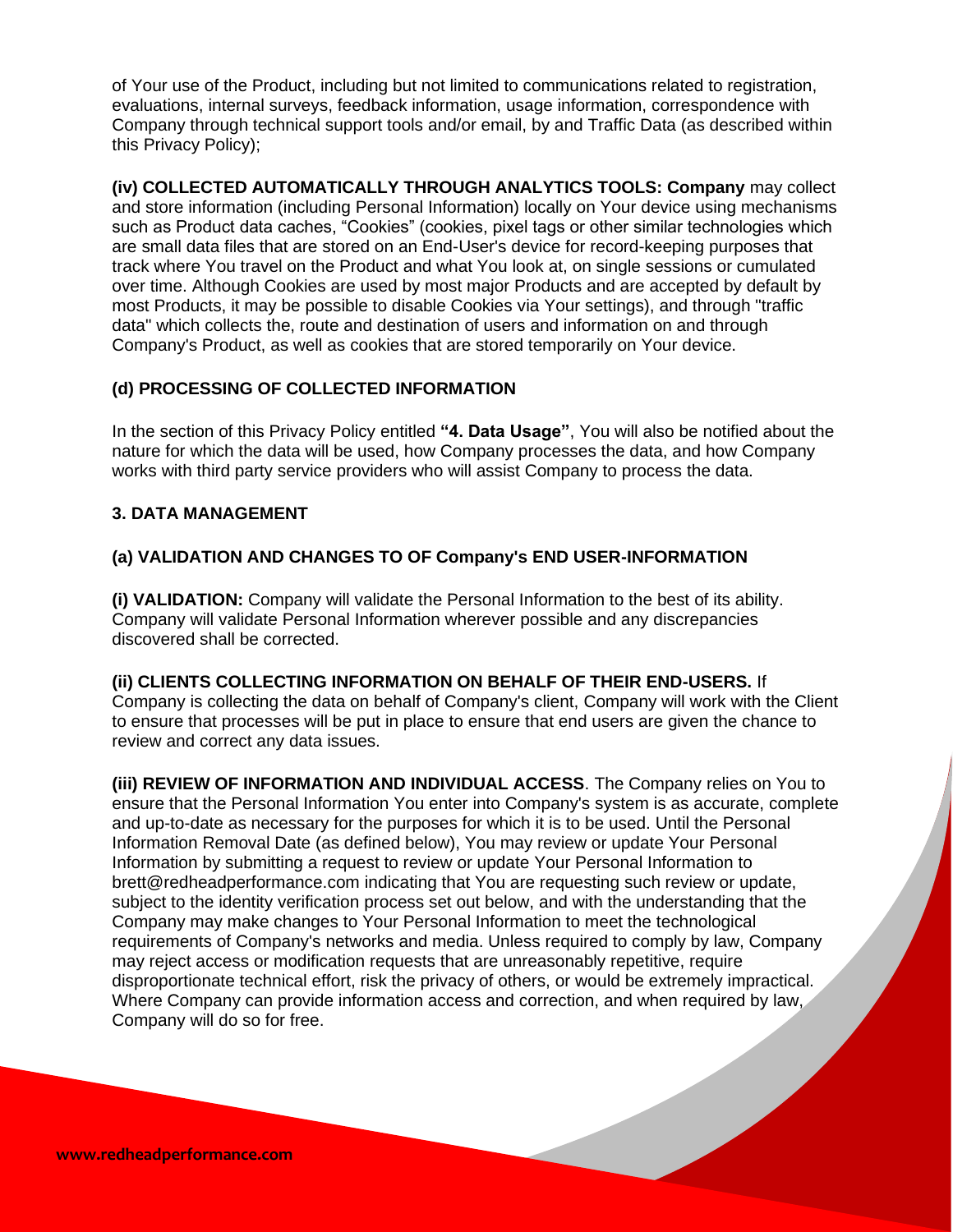**(iv) REMOVAL OF YOUR PERSONAL INFORMATION BY US OR BY YOU:** At any time and up to the 60 days after Your account with Company has been terminated or the maximum time period allowed by Applicable Law as described below, whichever is longer (this is the "**Personal Information Removal Date"**) the End User may request a copy of all of the End-User's User Data from the Product. After the Personal Information Removal Date, or upon Your specific request to brett@redheadperformance.com to delete the Personal Information, such Personal Information shall be deleted by Company within a reasonable period, unless:

## **(a) INFORMATION MAY BE RETAINED UNTIL A SYSTEM-WIDE BACKUP IS PURGED**:

such data may continue to temporarily persist in Company's system-wide business recovery back-ups (if any) until such time as the system-wide business recovery backup is deleted and replaced with data that does not include data collected during Your agreement term; however, You have no expectation of data retention whatsoever and acknowledge that backing up of Your own data is Your responsibility; or

**(b) INFORMATION MAY BE RETAINED IF REQUIRED TO COMPLY WITH LAW**: such data may continue to temporarily persist to the extent that such information is required to be retained for compliance with Applicable Law (for example, to prevent, investigate, or identify possible wrongdoing in connection with the Product or to comply with legal obligations) and until such time as such information is no longer required for this purpose, however, You acknowledge that recovery of data is not permitted by You from within this system under these circumstances unless Company is required and compelled to do so by law, and in such event, at Your sole expense.

**(v) CHANGE REQUESTS MAY REQUIRE IDENTITY VERIFICATION ON YOUR PART:** When updating Your Personal Information, Company may ask You to verify Your identity before Company can act on Your request.

**(vi) TRACKING YOUR PREFERENCES.** Company will capture and manage all End-User privacy preferences. There preferences will be tracked in the database and attached to Your End-User records. If the preferences are changes, the modifications will be incremental, and added to an audit log. Tracking of Your consent to the collection, storage and use of Your Personal Information will be also be recorded for the purposes of an audit log for consent.

## **(b) STORAGE AND RETENTION**

## **(i) DATA RETENTION:**

**a. OF NON-PERSONAL INFORMATION:** Data that is non-Personal Information may be kept by Company for an indefinite period however, this does not constitute a guarantee that Company will keep the data indefinitely. This data will primarily be used in aggregate and anonymized format to drive business intelligence and analytics.

**b. OF PERSONAL INFORMATION:** Personal Information data will be kept until the Personal Data Removal Date (as defined above), with such deletion to be initiated by Company or by the User, in the manner described above in the section entitled "Removal of Personal Information By Company or by You."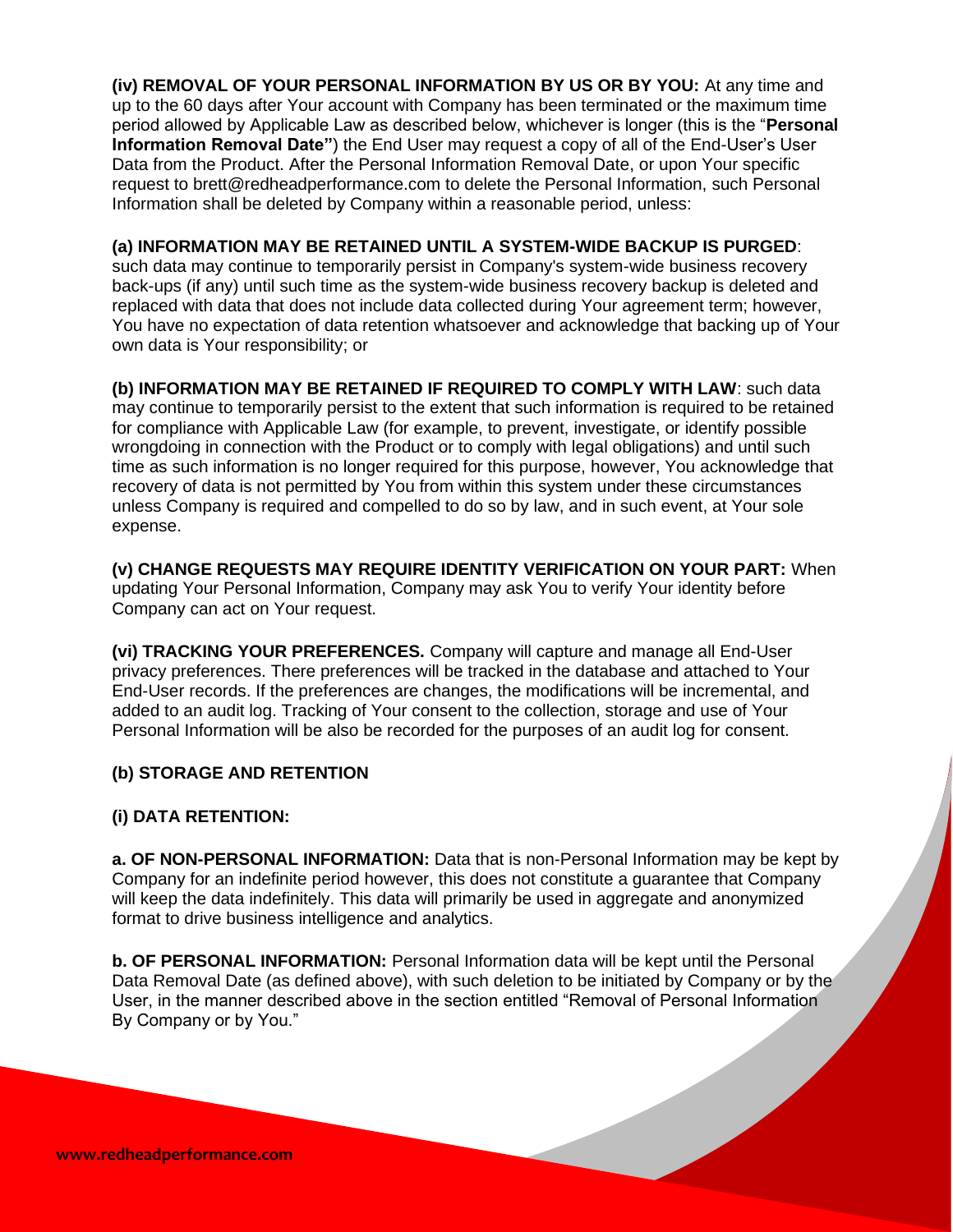**c. DATA RECOVERY BY YOU:** Other than information that Company is required to retain and provide to You by law, *[You should have no expectation of data retention whatsoever. From time to time the Company will create a backup of all data in the Company's system. This backup is for use by the Company only in the case of disaster recovery or to maintain business operations in the case of an emergency. No data will be backed up (except for such disaster recovery purposes and Company's internally usage). Backing up of Your own data is Your responsibility.]* // OR *[The Company runs a periodic backup of End User's User Data and may store the End-User's User Data as long as the End-User's account is current and active until expiry of the Data Retention Period.].* **DATA RESTORES:** The Company will not restore data unless it is available and then only if the Company determines, in its sole discretion that a data recovery is necessary.

**d. PERIODIC AUDIT.** Company will perform routine audits at its sole discretion or on a schedule as required by Applicable Law to confirm deletion of the data has occurred in the manner described above in the section entitled "Removal of Personal Information By Company or By You."

**(c) SECURITY MEASURES: Company** takes Your privacy very seriously. If You have a security related concern, please contact Company at the contact details provided above. Company will work closely with You to ensure a quick and personal response to Your concerns. In addition, Company restricts unauthorized access through protective policies, procedures, and technical measures, including:

**a. SAFEGUARDS PROVIDED BY YOU:** To keep Your Personal Information secure, You are required to safeguard Your End-User name and password information in accordance with the Terms of Use.

**b. SAFEGUARDS PROVIDED BY US:** Company will provide physical and electronic safeguards with regard to the storage of Personal Information as required by law, however, and pursuant to disclaimer provided in the Terms of Use, You understand that in order for the Company to operate the Product, End-User Data may be transmitted by You to the Company over the internet, public networks or otherwise, and You acknowledge that that no such data transmission can be guaranteed to be completely secure, and that, beyond Company's requirements to provide a warranty on information security *[as required by law or in accordance with the security protocols agreed to by the parties hereto in writing]*, Company cannot warrant the security of any information You transmit to us, and that You do so at Your own risk.

**c. ACTIONS IN THE EVENT OF DATA BREACH.** A "**Data Breach**" is defined as any nonauthorized access to the storage locations of the data, or access to a storage location by an individual that is potentially suspected of having performed non-authorized activities. In the case where a Data Breach has occurred, if the Company believes that the breach creates a real risk of significant harm to the end-users, the End-User will be notified in the manner as required by law, and all details regarding the impact to the End-User will be shared.

# **4. DATA USAGE SCHEDULE TO THE PRODUCT TERMS OF USE**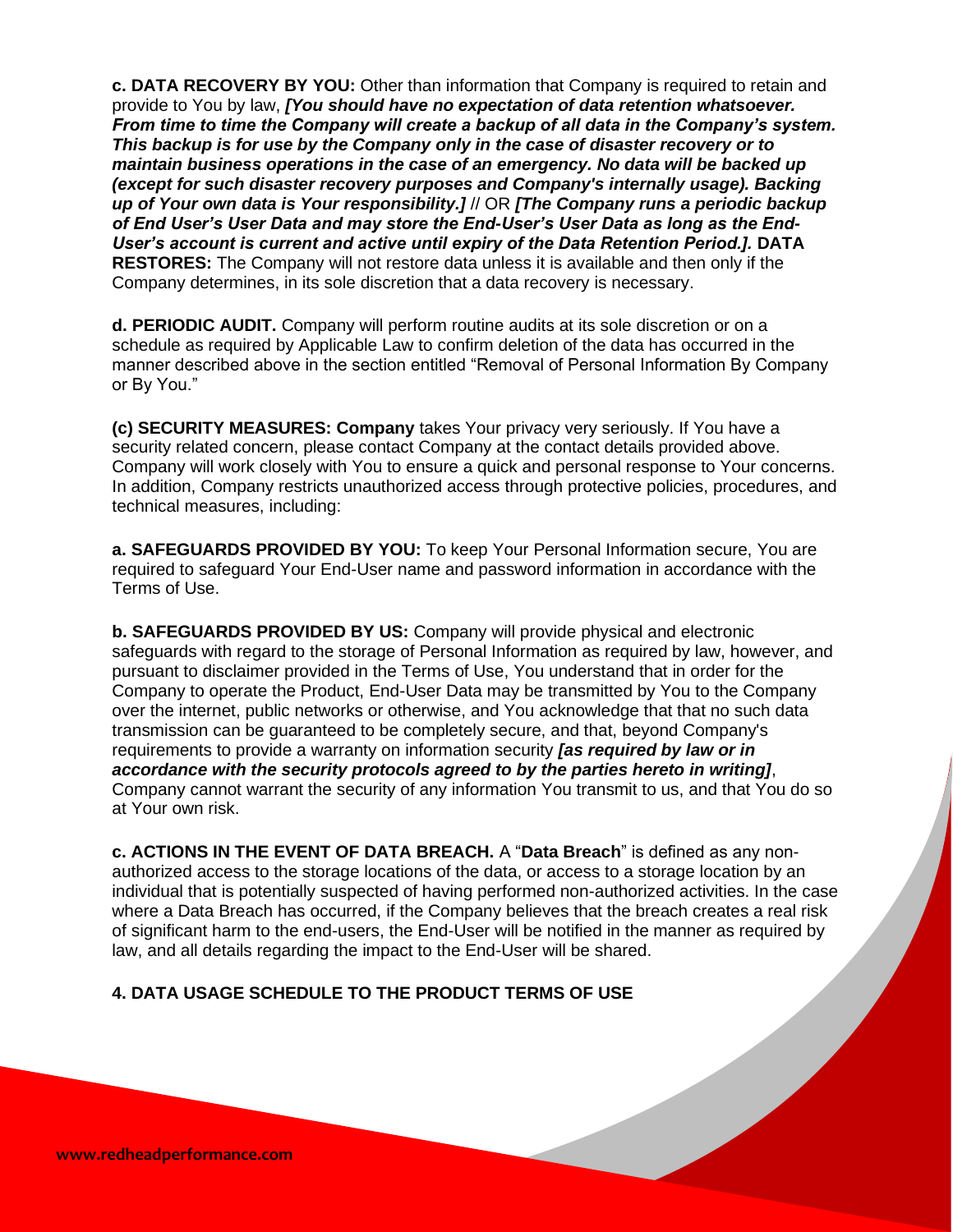**(a) USE AND DISCLOSURE OF PERSONAL INFORMATION.** Company will not use or disclose Personal Information other than the purposes identified below (individually and collectively, the "**Purpose**"):

**(i) TO COMMUNICATE WITH YOU AND TO PROVIDE CUSTOMER SERVICE**: To Provide Customer Service and support, administrative messages, updates, and security alerts, to resolve disputes, and to troubleshoot problems;

**(ii) TO IMPROVE Company's PRODUCT**: To fulfill Your requests or Company's product roadmap for certain features of the Product, to customize, measure, and improve the Product including by analyzing trends, tracking user movements on the Product, gathering demographic statistics about Company's user base as a whole, and to assist Company to measure Company's performance and effectiveness of Company's content, and to share Company's performance information with others;

**(iii) TO IMPROVE Company's CONTENT**: Company may post Your social media content, testimonials, and other information provided by you;

**(iv) TO FULFIL Company's BUSINESS GOALS:** to directly or indirectly offer or provide You with products and services that are based on Company's analysis of Your needs as determined by Company's analytics and the analytics of Company's third-party processors, unless You opt out;

**(v) TO ENABLE Company's COLLABORATORS TO FULFIL THEIR Company's BUSINESS GOALS:** Where a third party to this Privacy Policy directly or indirectly provides the Company with the ability to provide the Product to You, Company may supply Personal Information to such Third Party in exchange for fulfilling Company's Purpose and providing corresponding value to the third party, and such third parties are listed in Section 5 of this Privacy Policy entitled "List of Third Party Processors";

**(vi) IN THE EVENT OF AN ACQUISITION OF Company's COMPANY.** In the event that the Company, or all or a portion of Company's business, or one or more of its divisions, is acquired by one or more third parties as a result of an acquisition, merger, sale, reorganization, consolidation, liquidation or another similar transaction, Your Personal Information shall be one of the transferred assets. To the extent that Company is required to do so by law, You will be notified of any changes in ownership or uses of Your Personal Information.

**(vii) TO ENABLE Company's PARENT COMPANY OR AFFILIATED COMPANY'S BUSINESS TO FULFIL THEIR BUSINESS GOALS: Company** may share information from or about You with subsidiaries, joint ventures, or other companies under common control, in which case Company will require them to honor this Privacy Policy.

**(viii) TO ENFORCE Company's TERMS OF USE AND TO COMPLY WITH LAW:** (1) to enforce Company's rights against You or in connection with a breach by You of this Privacy Policy or the Terms of Use; (2) to investigate or respond to suspected illegal or fraudulent activity or to protect the safety, rights, or property of us, Company's users, or others; (3) to prevent prohibited or illegal activities; (4) to prevent situations involving potential threats to the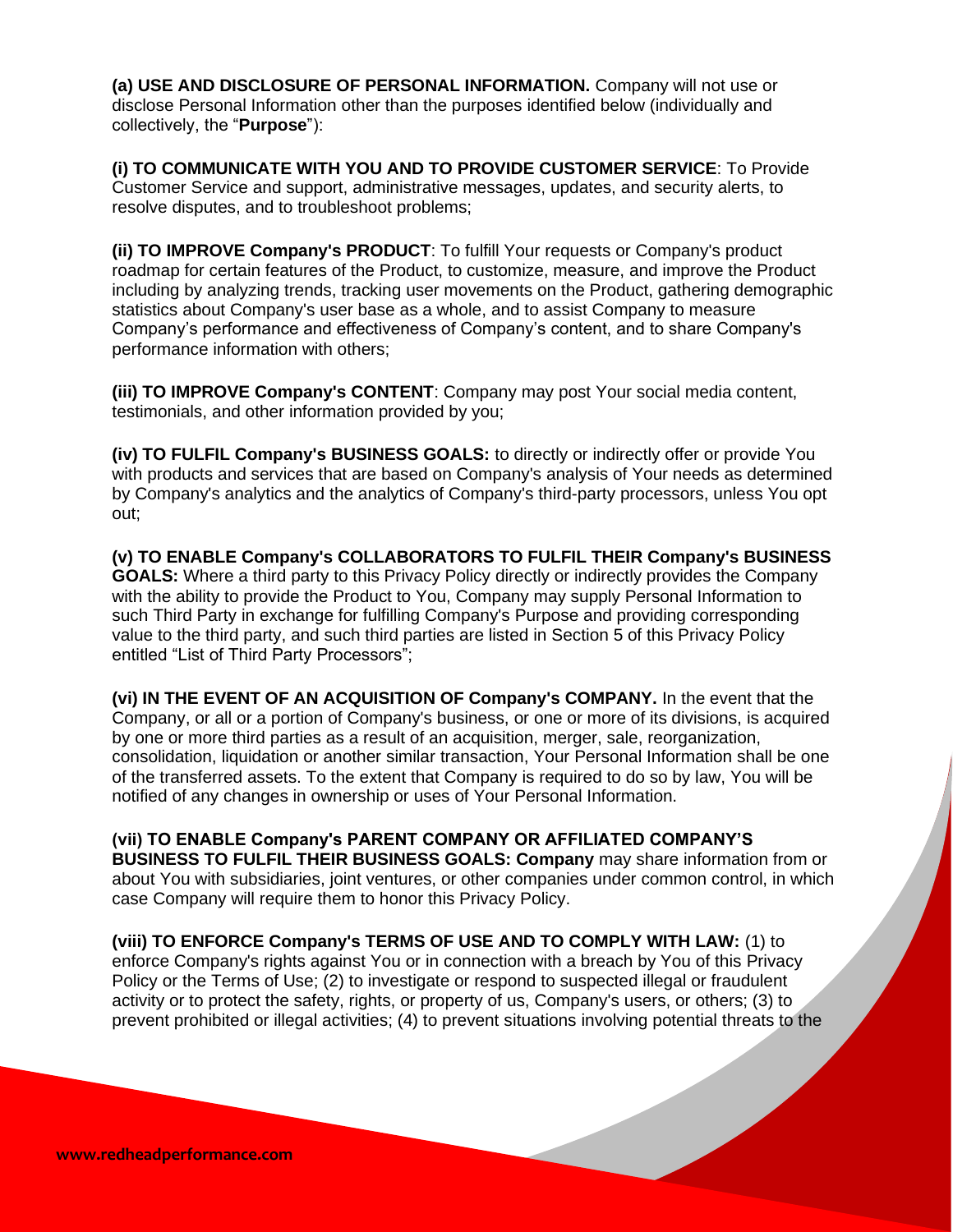physical safety of any person; or (5) when required by any applicable law, rule, regulation, subpoena, or other legal process.

## *[(ix) TO PROCESS PAYMENTS: To use certain services on the Product, Company may require debit or credit card account information ("Debit or Credit Card Information"). By submitting Your Debit or Credit Card Information through the Product, You expressly consent to sharing of Your information with third-party payment processors and other third-party service providers.]*

**(x)** And to fulfill other purposes related to Company's Product, subject to Your explicit consent if consent is required by law.

**(b) USE OF COOKIES AND USAGE DATA: Company** may use session Cookies and usage data to fulfil the Purpose, by tracking information about You as related to Your usage of the Product, and correlating to other personally identifiable information collected while on the Product or connected to Company's third party processors (as listed in Section 5 to this Privacy Policy entitled List Of "Third Party Providers"). Company may also use Cookies that are created by the Product to secure Your login session and to help ensure the security of Your account.

**(c) USE OF THIRD PARTIES TO ASSIST US TO IMPROVE THE PRODUCT AND TO ACHIEVE Company's BUSINESS GOALS:** To fulfil the Purpose, Company may share Personal Information or with Company's affiliates, acquirers or third-party collaborator or vendors (as listed in Section 5 to this Privacy Policy entitled List Of "Third Party Providers"), subject to the following conditions:

**(i) USE LIMITED TO SERVICE PROVIDED OR PURPOSE OF TRANSFER:** Company's service providers are restricted from using Your Personal Information in any way other than for the service they are providing or as it relates to Company's Purpose fulfilled by such transfer; this includes the use of Cookies by Company's third parties so long as the use on such Cookies is to collect the same type of information for the same purposes as the Purpose.

**(ii) THIRD PARTIES MUST ADHERE TO Company's STANDARDS:** Company ensures that such third parties maintain reasonable and appropriate safeguards that do not breach Company's safeguards of security requirements set out In Section 3 of this Privacy Policy entitled "Data Management", or as otherwise required by law. If the use of Cookies by any third party differs materially from the practices already listed, Company will revise this document accordingly and notify existing users of the change(s).

## **(d) RIGHTS TO CONTENT PROVIDED BY THE END-USER**

**(i) FOR INFORMATION YOU PROVIDE.** By posting content on the Application (the "**User Data**"), the End-User hereby grants to the Company a worldwide, non-revocable, non-exclusive, perpetual, royalty-free, and sub-licensable right to use, create derivative works of, modify, and to distribute (including without limitation, distribution online, through multiple channels, and bundled with other applications or materials) such content, and further, the agrees to waive any moral rights to such User Data, and agrees that the Company may modify or adapt the User Data in order to transmit, display or distribute it over other applications and in various media.